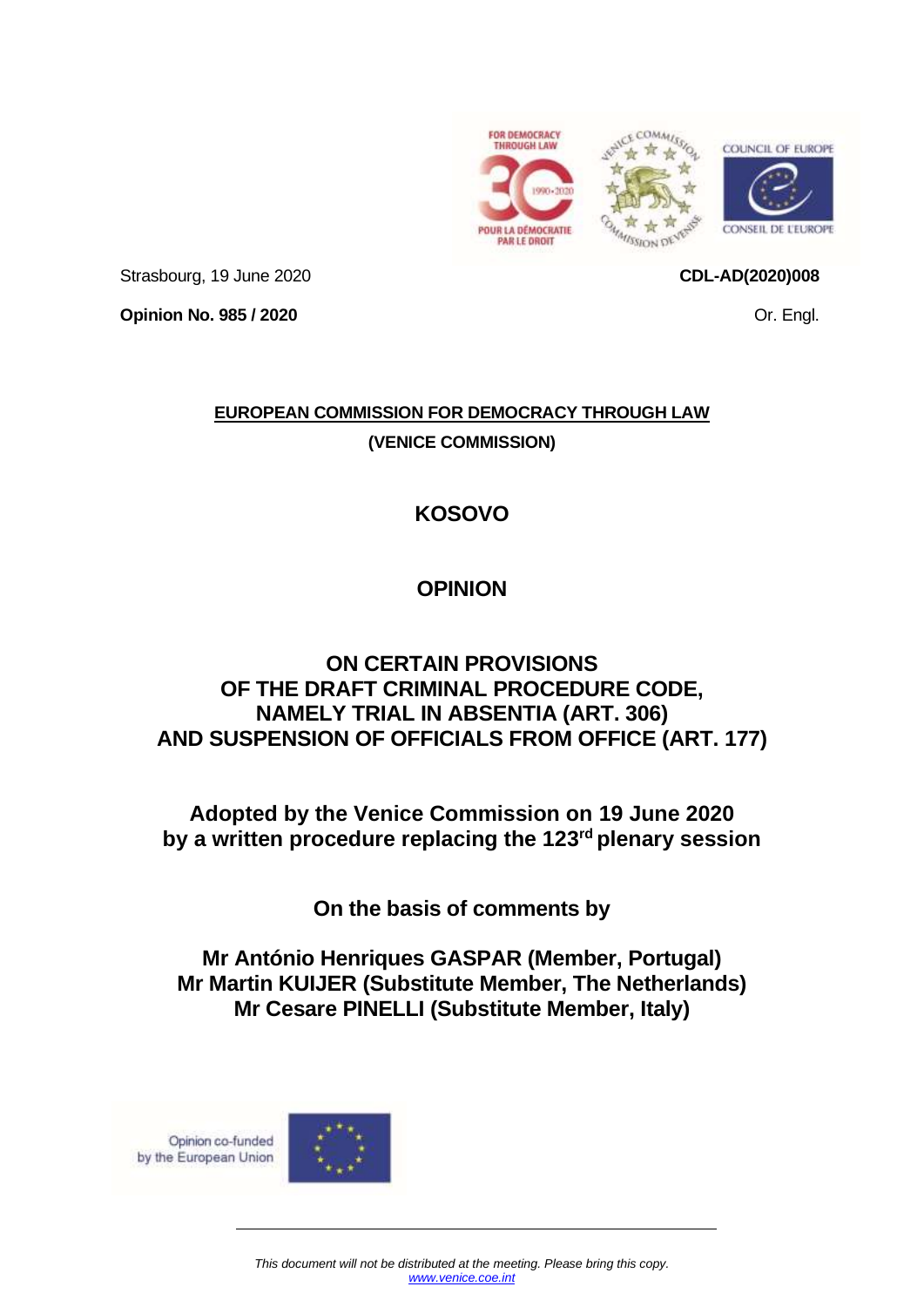### **Contents**

| II.  |                                                                                |  |
|------|--------------------------------------------------------------------------------|--|
| А.   |                                                                                |  |
|      | 1. Article 6 of the European Convention for the Protection of Human Rights and |  |
|      | Fundamental Freedoms (ECHR) and other international standards5                 |  |
|      |                                                                                |  |
|      |                                                                                |  |
|      |                                                                                |  |
|      |                                                                                |  |
|      |                                                                                |  |
|      |                                                                                |  |
| В.   | Suspension of official person from duty (Article 177 CPC proposal)  11         |  |
|      |                                                                                |  |
|      | 2.                                                                             |  |
| III. |                                                                                |  |
|      |                                                                                |  |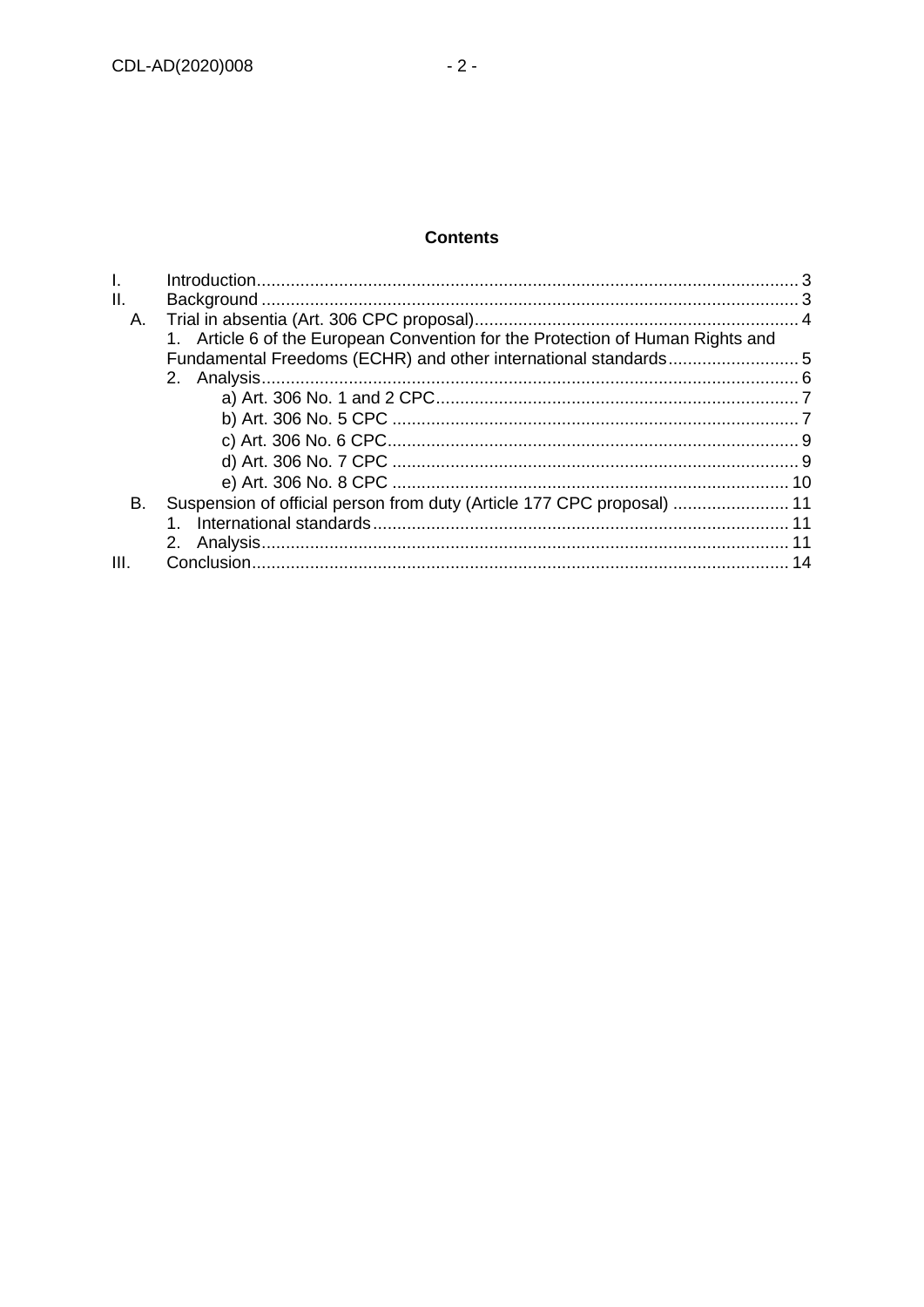### <span id="page-2-0"></span>**I. Introduction**

1. By letter of 13 February 2020 Prime Minister Kurti of the Republic of Kosovo requested an opinion of the Venice Commission on specific draft amendments to the Criminal Procedure Code (CPC). In particular, the request is to assess whether the proposed amendments concerning trial in absentia (Article 306) and suspension of officials from office (Article 177) are compatible with the provisions of the Constitution and the European Convention on Human Rights.

2. Mr Gaspar (Portugal), Mr Kuijer (The Netherlands) and Mr Pinelli (Italy) acted as rapporteurs for this opinion.

3. The rapporteurs regret that a visit to Pristina had not been possible due to the COVID-19 crisis resulting in heavy travel restrictions and closed borders.<sup>1</sup> Instead, the rapporteurs, assisted by Ms Silvia Grundmann, Head of Division at the Secretariat held separate video conferences in May 2020 with the Kosovo Bar Association, civil society organisations including academics, and with members of the international community. Further video-conferences took place from third to fifth June 2020 with the Speaker of the Assembly, as well as with members of the judiciary and the prosecution. Regrettably virtual meetings arranged for with the Acting Prime Ministers' Office, the then Minister of Justice and the then Minister of European Affairs, as well as with majority and opposition in Parliament could not be held due to the change of government on 3 June 2020. The Venice Commission is grateful to the authorities and to the Council of Europe Office in Pristina for the support given in organising the virtual meetings.

4. This opinion was prepared in reliance on the English translation of the draft law, notably its Articles 306 and 177 provided by the authorities of Kosovo (CDL-REF(2020)023). The translation may not always accurately reflect the original version on all points, therefore certain issues raised may be due to problems of translation.

5. This opinion was drafted on the basis of comments by the rapporteurs and the results of the virtual meetings held. It was adopted on 19 June 2020 by a written procedure which replaced the 123rd session of the Venice Commission, due to the COVID-19 disease.

#### <span id="page-2-1"></span>**II. Background**

6. In preparation of the virtual meetings, the authorities informed the delegation about the preparation work and the consultation process: The drafting of the draft Criminal Procedure Code of the Republic of Kosovo (hereafter: draft CPC) was initiated as part of the reform in the criminal legislation in the Republic of Kosovo as a need was felt to amend and supplement the current CPC provisions which were considered as lacking and inadequate with regards to their implementation. The draft CPC was drafted following intensive work directed by the Ministry of Justice and by a working group composed of national and international experts and with the support of the U.S. Embassy and the EU office in Pristina.

7. The finalisation of the draft CPC was subsequently followed by a consultation process, performed electronically in accordance with current legislation, within a reduced deadline for public consultations of eight days from 21 to 30 November 2018. The comments received were

<sup>1</sup> In this context, see guidance given by the Council of Europe's Secretary General through a toolkit for member states for dealing with the present sanitary crisis in a way that respects the fundamental values of democracy, rule of law and human rights, of 7 April 2020, [https://rm.coe.int/sg-inf-2020-11-respecting-democracy-rule-of-law-and](https://rm.coe.int/sg-inf-2020-11-respecting-democracy-rule-of-law-and-human-rights-in-th/16809e1f40)[human-rights-in-th/16809e1f40.](https://rm.coe.int/sg-inf-2020-11-respecting-democracy-rule-of-law-and-human-rights-in-th/16809e1f40) See also Compilation of Venice Commission opinions and reports on States of Emergency, CDL-PI (2020) 003 of 16 April 2020 and Venice Commission Report States of Emergency, Respect for Democracy, Human Rights and the Rule of Law – Reflections, CDL-PI (2020) 005rev of 26 May 2020.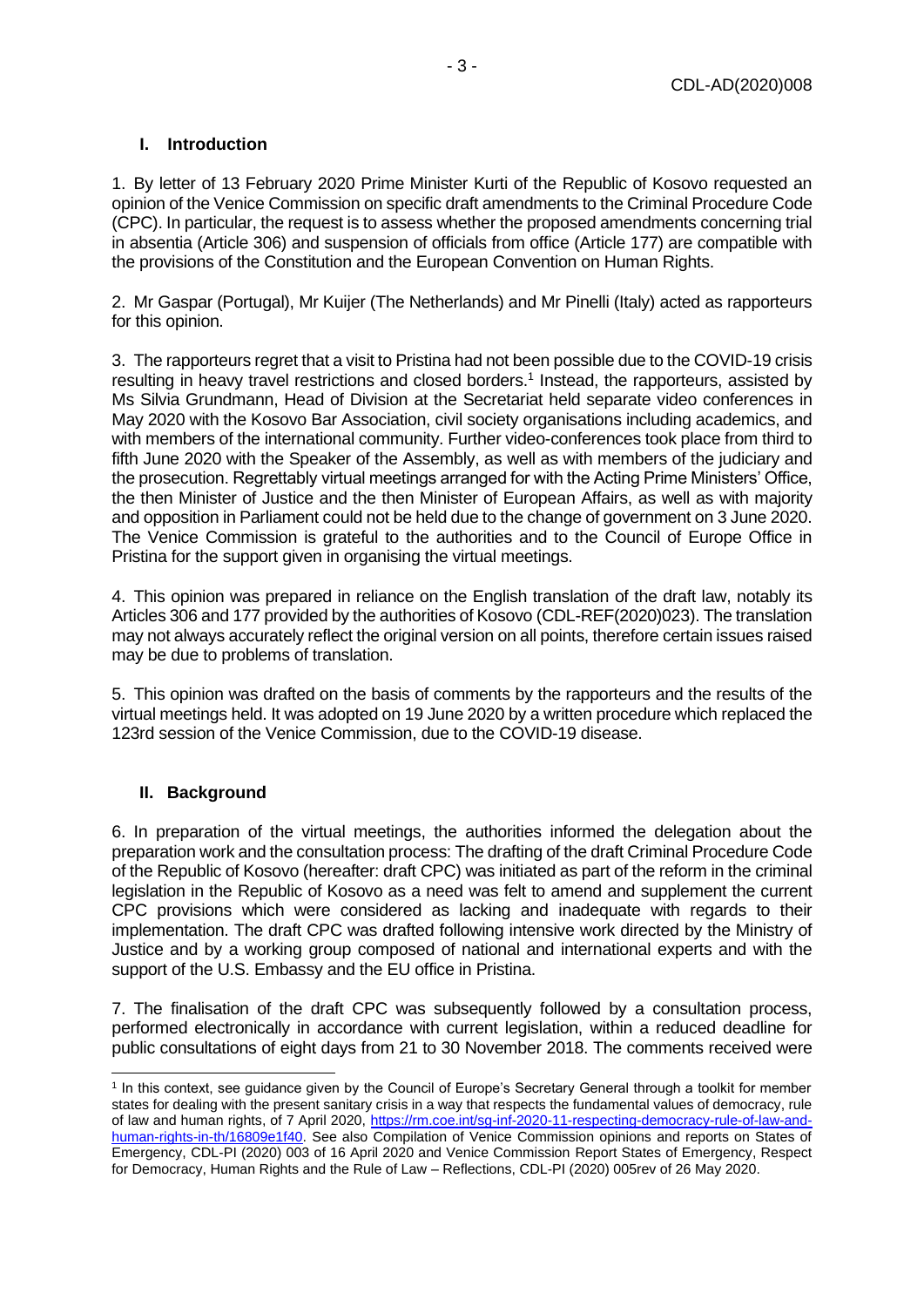examined by the Legal Department of the Ministry of Justice, the Minister's Cabinet and by U.S. Embassy representatives. Revisions were made with the help of smaller and bigger working groups and EU and CoE experts. The version of the draft CPC submitted to the Venice Commission is the final draft that was developed after completion of the consultation and drafting process described above.

8. As to the scope of this opinion, it should be noted that assessing the constitutionality of a domestic law is a matter for the Constitutional Court of the Republic of Kosovo. <sup>2</sup> The Venice Commission is thus not competent to authoritatively interpret the Constitution of the Republic of Kosovo. The relevant provisions of the Constitution<sup>3</sup>, however, are very similar to the requirements of the European Convention on Human Rights and Fundamental Freedoms (ECHR).

9. As to the applicability of international law, regardless of the generally necessary ratification of international agreements, the human rights and fundamental freedoms as enshrined in the European Convention on Human Rights and in the International Covenant on Civil and Political Rights are directly applicable under the Constitution. 4

10. The opinion will therefore focus on the ECHR and its interpretation by the Strasbourg Court as well as on other international standards, notably the International Covenant on Civil and Political Rights (ICCPR).

## <span id="page-3-0"></span>**A. Trial in absentia (Art. 306 CPC proposal)**

11. Trial in absentia remains a matter of controversy in Kosovo due to alleged war crimes and the difficult relationship between Serbian and Kosovan authorities which is hampering cooperation in general and in particular in criminal law cases. Being absent from domestic law for a long time, in July 2019, the Criminal Procedure Code of Kosovo was amended regarding trials in absentia, in relation to criminal offences against international humanitarian law and international criminal law, committed between January 1990 and June 1999. These amendments cover war crimes committed in Kosovo during the armed conflict. The proposed Article 306 CPC aims to introduce the possibility of a trial in absentia for *all* criminal offenses contained in the Criminal Code. During the virtual meetings of the delegations several interlocutors underlined the need for such a general provision in order to close the current impunity gap for the sake of justice, peace and reconciliation.

12. The concept of trial in absentia is known to domestic as well as to international criminal procedures, subject to certain safeguards. The practice of international tribunals has changed over time. While the International Military Tribunals of Nuremberg and Tokyo recognized the inabsentia trial, the gravity of crimes that are investigated in the context of genocide, crimes against humanity and war crimes, led the majority of international judicial bodies to adopt provisions that explicitly require the physical presence of the accused. This applies to the International Criminal Tribunal for the former Yugoslavia (ICTY), to the International Criminal Tribunal Rwanda (ICTR),

<sup>4</sup> Article 22 Constitution: Direct Applicability of International Agreements and Instruments

Human rights and fundamental freedoms guaranteed by the following international agreements and instruments are guaranteed by this Constitution, are directly applicable in the Republic of Kosovo and,

in the case of conflict, have priority over provisions of laws and other acts of public institutions: (1) Universal Declaration of Human Rights;

(2) European Convention for the Protection of Human Rights and Fundamental Freedoms and its Protocols;

<sup>2</sup> See Article 113 of the Constitution of the Republic of Kosovo.

<sup>3</sup> *Inter alia* Articles 30-33.

<sup>(3)</sup> International Covenant on Civil and Political Rights and its Protocols; …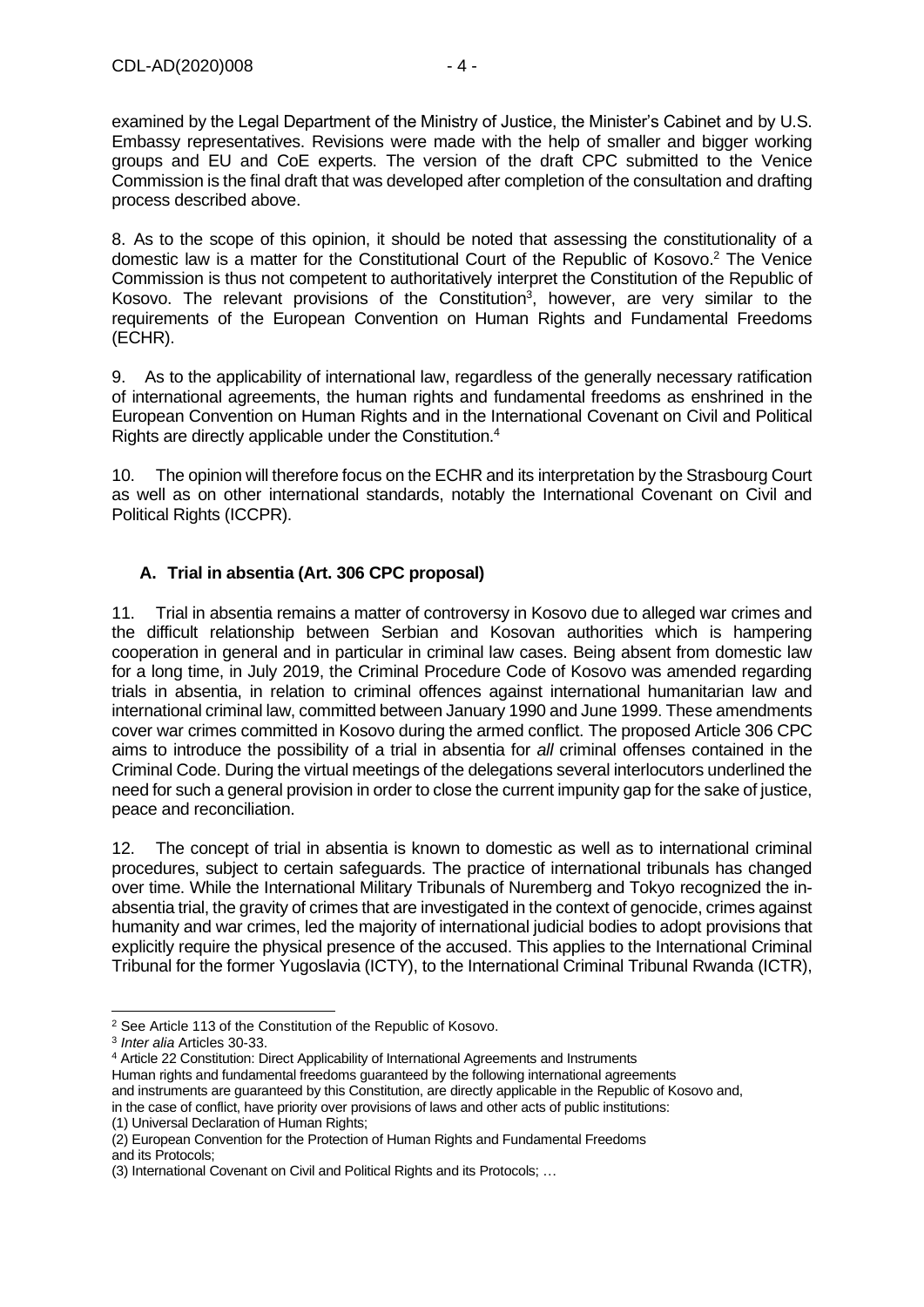and the Rome Statute of the International Criminal Court (ICC). <sup>5</sup> Yet trial in absentia is permissible in the case that the accused continually disrupts the trial, or during the hearing in which charges are confirmed. However, the Special Tribunal for Lebanon (STL), recently reintroduced the concept of in-absentia trials as a means to preclude suspects of international crimes to avoid justice.

#### <span id="page-4-0"></span>**1. Article 6 of the European Convention for the Protection of Human Rights and Fundamental Freedoms (ECHR) and other international standards**

13. While the right of the accused to be physically present at the trial has been acknowledged as a general principle under Art. 6 ECHR by the European Court of Human Rights (ECtHR) in its case law, trials in absentia are admissible in exceptional cases provided they meet certain conditions to strike a fair balance between the right of the accused and the need to administer justice. The physical presence of the accused as a precondition of a fair trial is equally enshrined in the International Covenant on Civil and Political Rights (ICCPR).<sup>6</sup>

14. Furthermore, the Council of Europe's Committee of Ministers Resolution (75)11 of 21 May 1975 on the criteria governing proceedings held in the absence of the accused provides: "The Committee of Ministers, ... I. Recommends that the governments of the member states apply the following minimum rules: ... 8. A person tried in his absence on whom a summons has not been served in due and proper form shall have a remedy enabling him to have the judgement annulled.  $\ldots$ ".

15. Equally, the relevant part of the Second Additional Protocol to the European Convention on Extradition of 17 March 1978 (ETS No. 98) states:

16. Chapter III Article 3 "The Convention shall be supplemented by the following provisions: "Judgments in absentia 1. When a Contracting Party requests from another Contracting Party the extradition of a person for the purpose of carrying out a sentence or detention order imposed by a decision rendered against him in absentia, the requested Party may refuse to extradite for this purpose if, in its opinion, the proceedings leading to the judgment did not satisfy the minimum rights of defence recognised as due to everyone charged with criminal offence. However, extradition shall be granted if the requesting Party gives an assurance considered sufficient to guarantee to the person claimed the right to a retrial which safeguards the rights of defence. This decision will authorise the requesting Party either to enforce the judgment in question if the convicted person does not make an opposition or, if he does, to take proceedings against the person extradited…."

17. The EU law provides for detailed provisions contained in the European Union's Council Framework Decision 2009/299/JHA of 26 February 2009 amending Framework Decisions 2002/584/JHA, 2005/214/JHA, 2006/783/JHA, 2008/909/JHA and 2008/947/JHA, governing the European Arrest Warrant, reiterated in Directive (EU) of the European Parliament and of the Council 216/343 of 9 March 2016 thereby enhancing the procedural rights of persons and fostering the application of the principle of mutual recognition to decisions rendered in the absence of the person concerned at the trial. Due information of the accused and safeguarding defence rights are of crucial importance in these provisions. The delegation learned in its virtual

<sup>5</sup> ICTY Articles 20 and 21 (4) (d); ICTR, Articles 19 and 20 (4) (d); ICC, Article 63, see also UNMIK Regulation No. 2001/1 Section 1.

 $6$  Article 14 (3) (d) ICCPR: To be tried in his presence, and to defend himself in person or through legal assistance of his own choosing; to be informed, if he does not have legal assistance, of this right; and to have legal assistance assigned to him, in any case where the interests of justice so require, and without payment by him in any such case if he does not have sufficient means to pay for it.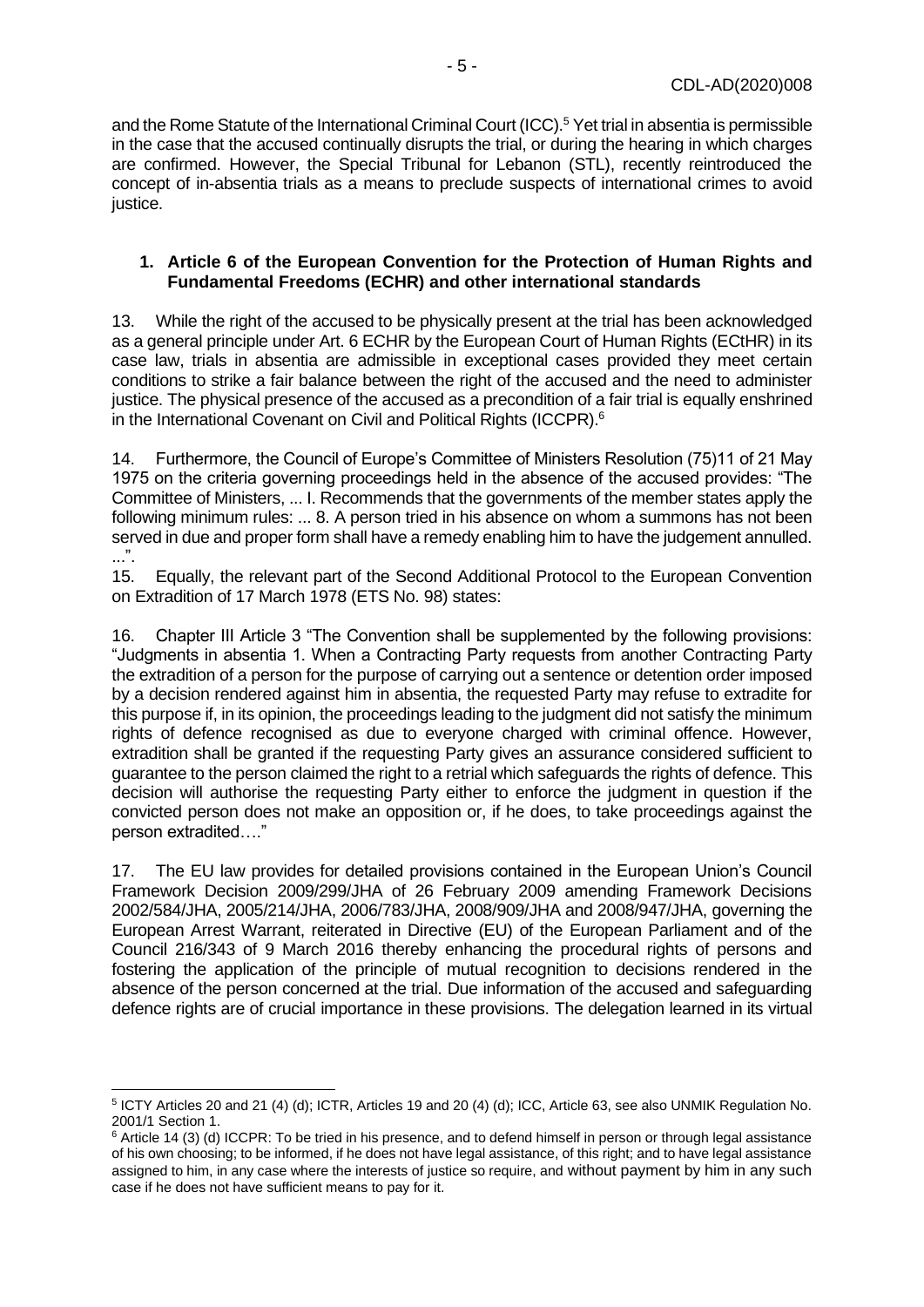### <span id="page-5-0"></span>**2. Analysis**

18. In view of the standards described above, Venice Commission observes that the draft amendment for Art. 306 - Trial in Absentia acknowledges the general principle that the accused shall be present at the trial and that absence is the exception. The draft proposal reads

- *1. The accused shall be present at:*
	- *1.1. the initial hearing; and*
	- *1.2. the main trial.*
- *2. The accused waives the right to be present at the main trial in the following circumstances:when the accused was present at the initial hearing and was informed of the trial date by the single trial judge or presiding trial judge pursuant to Articles 283 and 285 of this Code, or during another court hearing, and the accused was told of the requirement to be present for the trial and that the trial could proceed if the accused voluntarily fails to appear for trial; or*
	- *2.2. was present at the trial, but then failed to appear at subsequent trial sessions, and was informed pursuant to subparagraph 2.1 of this Article.*
- *3. In the event the accused fails to appear in either circumstance in subparagraph 2.1 or 2.2 of this Article, the single trial judge or presiding trial judge shall determine if the accused is voluntarily absent after the hearing described in paragraph 5 of this Article and the accused shall be represented by a defense counsel.*
- *4. If the accused waives the right to be present, the trial shall commence and proceed to completion during the accused's absence.*
- *5. In deciding whether to hold a trial in the absence of the accused, the single trial judge or presiding trial judge shall hold a hearing to determine why the accused is absent and assess any explanation or evidence regarding whether the accused has voluntarily decided to be absent from the trial. During this hearing the single trial judge or presiding trial judge shall determine if the trial could soon take place with the accused's presence, against the undue inconvenience or prejudice caused by a slight delay or a rescheduling of the trial. In making this determination the single trial judge or presiding trial judge shall consider:* 
	- *5.1. if reasonable efforts have been made to locate the accused;*

*5.2. the difficulty of rescheduling the trial, particularly in trials involving multiple accused;*

*5.3. the burden on the state prosecutor in having to undertake two trials involving evidence common to co-accused; and*

*5.4. if a delay will place the prosecution witnesses in substantial jeopardy or inconvenience.*

*6. In the event of a trial held as provided in paragraph 2 of this Article, the court shall make reasonable efforts to inform the defendant regarding the judgement. However, if the court is not able to inform the defendant due to his or her absence, the defense counsel* 

 $7$  Art. 30 Constitution: "Everyone charged with a criminal offense shall enjoy the following minimum rights: (1) to be promptly informed, in a language that she/he understands, of the nature and cause of the accusation against him/her; (2) to be promptly informed of her/his rights according to law; (3) to have adequate time, facilities and remedies for the preparation of his/her defence; (4) to have free assistance of an interpreter if she/he cannot understand or speak the language used in court; (5) to have assistance of legal counsel of his/her choosing, to freely communicate with counsel and if she/he does not have sufficient means, to be provided free counsel; (6) to not be forced to testify against oneself or admit one's guilt."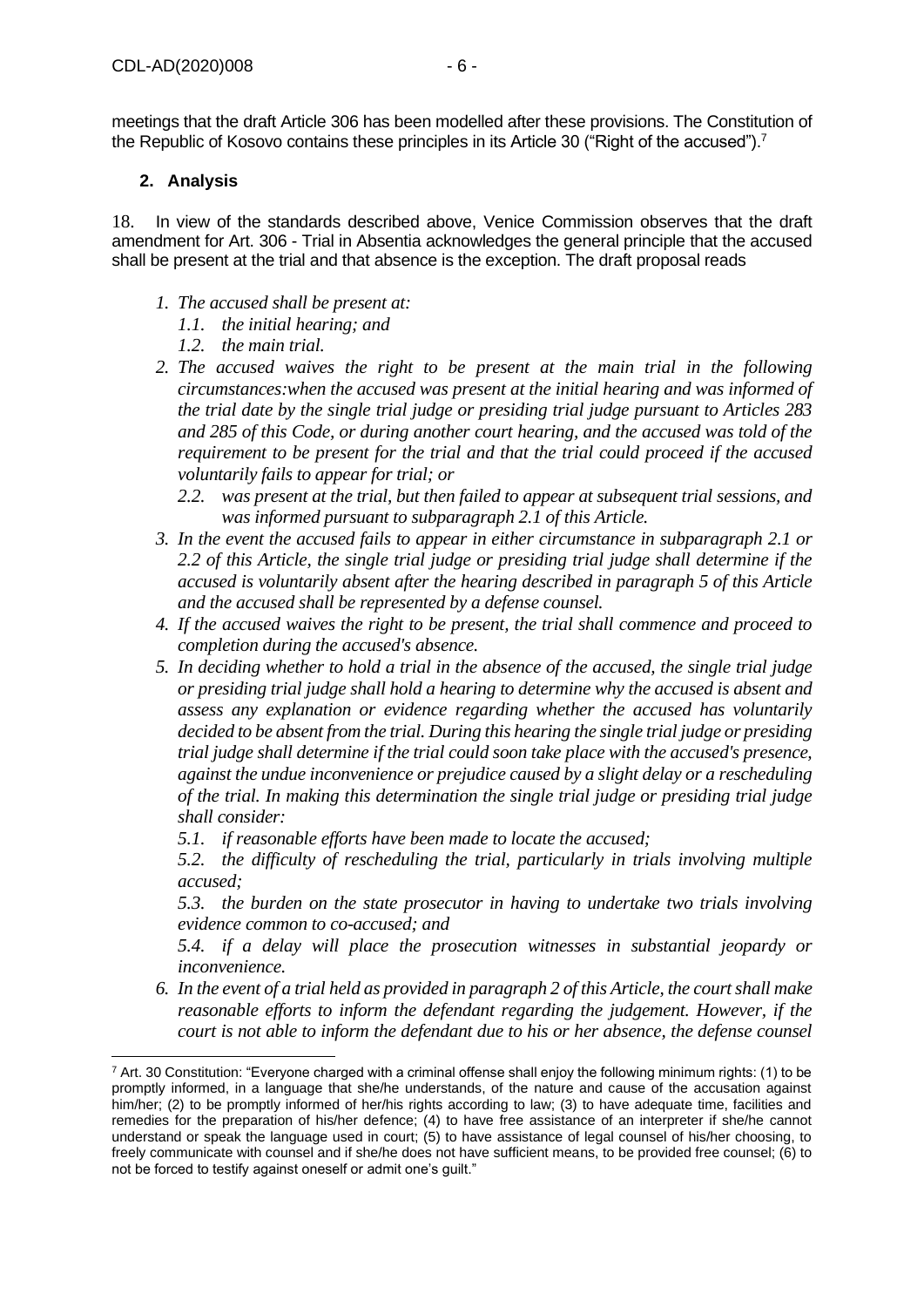*shall have the right to appeal the judgment on behalf of the defendant pursuant to Article 386 of this Code. The provisions of Article 383 of this Code regarding the deadline shall apply mutatis mutandis.*

- *7. In cases of offenses in Article 104 of the Criminal Code, a trial in absentia may be conducted without meeting the criteria of ensuring the presence of the accused as set forth in this Article, if the single trial judge or presiding trial judge is satisfied that reasonable efforts have been made to notify the accused of the trial and ensure the presence of the accused. In this case, the accused shall be represented by a defense counsel throughout the criminal proceedings, until the judgment becomes final.*
- *8. A person tried under paragraph 7 of this Article is entitled to have an automatic retrial upon request.*

### *a) Art. 306 No. 1 and 2 CPC*

<span id="page-6-0"></span>19. The Venice Commission is aware that States enjoy a considerable discretion in how to organise their domestic legal systems in this field as "the Convention leaves Contracting States wide discretion as regards the choice of the means calculated to ensure that their legal systems are in compliance with the requirements of Article 6." <sup>8</sup>

20. Under these provisions the trial can proceed only when the accused had been present at least once and later on fails to appear, as the accused is deemed to have waived his rights. It should be noted that any waiver has to be made out of someone's own free will, which implies that the person concerned is fully aware of the (extent of the) rights he or she waives, and the waiver must be made "in an unequivocal manner"<sup>9</sup>. This last condition does not necessarily mean that the waiver always has to be made explicitly. The accused's conduct may also imply such a waiver, for example if he or she seeks to evade the trial.<sup>10</sup> If an accused waives his or her right to be present, the accused must still be permitted legal representation.<sup>11</sup> The Venice Commission observes that Nr. 1 and Nr. 2 of draft Art. 306 spell out these requirements in detail including the accused being represented by defence counsel.

21. However, paragraph 2.2 does not seem entirely clear. The provision speaks of a situation in which an accused was 'informed pursuant to subparagraph 2.1 of this Article'. Presumably, this refers to being informed of the new trial date. The Venice Commission recommends that this should be mentioned explicitly.

## *b) Art. 306 No. 5 CPC*

<span id="page-6-1"></span>22. A crucial point of Article 306 is that, after defining the circumstances in which the accused waives the right to be present, namely when the accused was present at the initial hearing or at the trial, and then failed to appear at subsequent trial sessions, it requires from the judge to "determine whether the accused has voluntarily decided to be absent from the trial".

23. This is a demanding requirement for admitting trial in absentia. Contrary to the doctrine of *semel praesens semper praesens* (to be present once is to be present always) that is applied by some jurisdictions including the Italian, and allows trials to continue in case the accused disappears during the proceedings, the Draft Code requires a demonstration of the accused's will to be absent from the trial.

<sup>8</sup> ECtHR [GC] 1 March 2006, *Sejdovic v. Italy* (no. 56581/00), para. 83.

<sup>9</sup> ECtHR [GC] 1 March 2006, *Sejdovic v. Italy* (no. 56581/00), para. 86.

<sup>10</sup> ECtHR 26 January 2017, *Lena Atanasova v. Bulgaria* (no. 52009/07), para. 52.

<sup>11</sup> ECtHR 22 September 1994, *Pelladoah v. the Netherlands* (no. 16737/90), para. 40 f.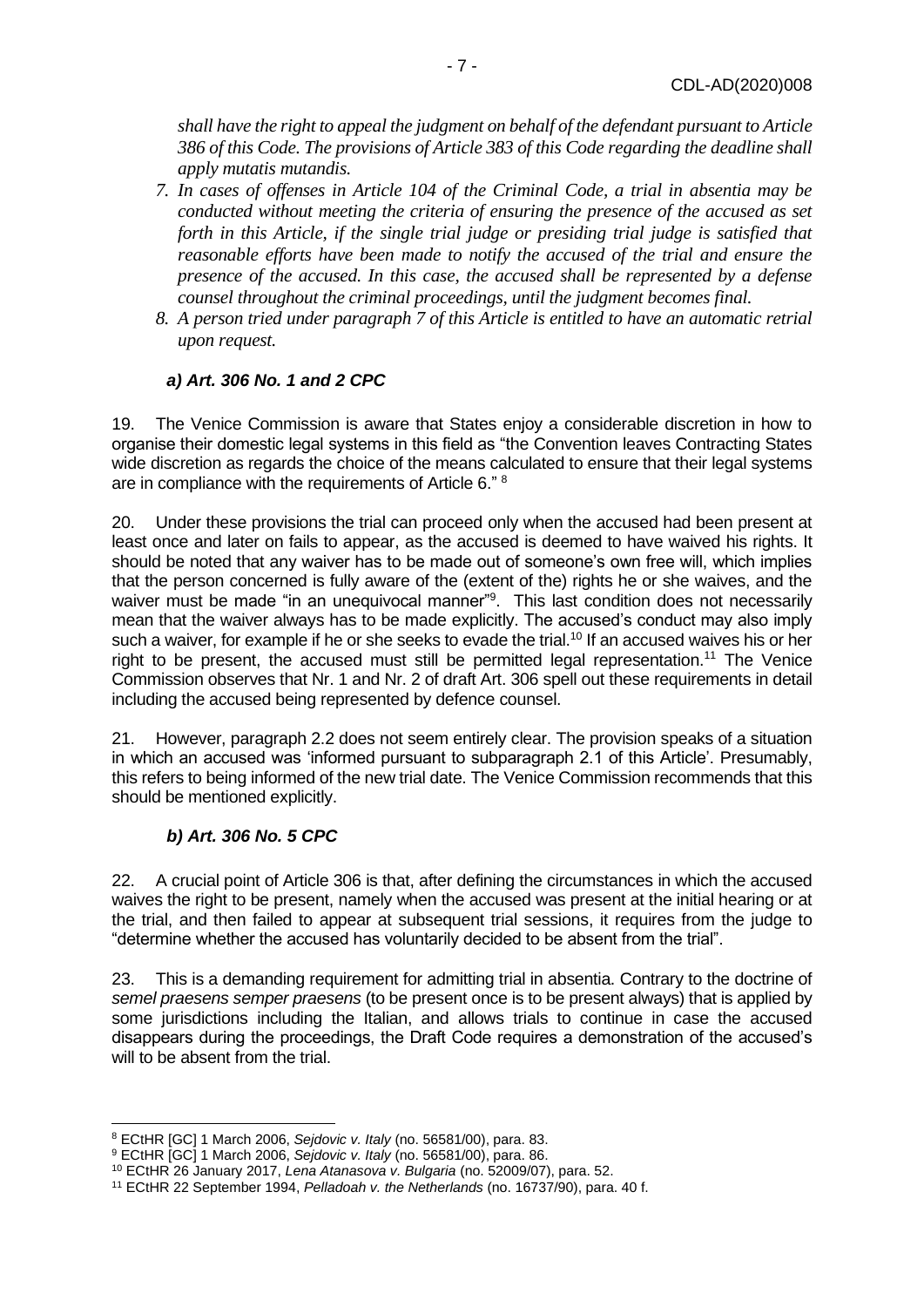24. Such requirement complies entirely with the ECtHR's caselaw, especially with the ruling that "Neither the letter nor the spirit of Article 6 of the Convention prevents a person from waiving of his own free will, either expressly or tacitly, the entitlement to the guarantees of a fair trial.<sup>12</sup> However, if it is to be effective for Convention purposes, a waiver of the right to take part in the trial must be established in an unequivocal manner and be attended by minimum safeguards commensurate to its importance.<sup>13</sup> Furthermore, it must not run counter to any important public interest. <sup>14</sup> The Court has also had occasion to point out that, before an accused can be said to have implicitly, through his conduct, waived an important right under Article 6 of the Convention, it must be shown that he could reasonably have foreseen what the consequences of his conduct would be. <sup>15</sup>

25. Nr. 5 combines several aspects, namely an assessment whether the accused has voluntarily decided to be absent with aspects of due diligence of the authorities having made "reasonable efforts" (5.1) to locate the accused and aspects of efficiency of justice listed in 5.2 to 5.4.

26. After having conceived a system in which the judicial hearing is aimed at ascertaining "whether the accused has voluntarily decided to be absent from the trial" (paras. 1-5, first period), article 306 gives that hearing a quite different function. During this hearing, so para. 5 goes on, "the single trial judge or presiding trial judge shall determine if the trial could soon take place with the accused's presence, whether the accused has voluntarily decided to be absent from the trial against the undue inconvenience or prejudice caused by a slight delay or a rescheduling of the trial. In making this determination the single trial judge or presiding trial judge shall consider not only "if reasonable efforts have been made to locate the accused" (5.1), but also "the difficulty of rescheduling the trial, particularly in trials involving multiple accused" (5.2), "the burden on the state prosecutor in having to undertake two trials involving evidence common to co-accused" (5.3.), and "if a delay will place the prosecution witnesses in substantial jeopardy or inconvenience." (5.4.).

27. A fairly objective issue such as that of the delay or rescheduling of the trial (5.2.-5.4.) is thus mixed to that of how to provide the accused with the opportunity of deciding whether to waive or to exert his right of defense (5.1.). It is as if the judicial hearing aimed at ascertaining the defendant's will were also called to balance his own "minimum rights" as affirmed from Article 6, para. 3, of the ECHR with the need of ensuring efficiency to the trial. However, an inquiry on the latter point not only presupposes a completely different kind of scrutiny, but gives also the opportunity of leaving aside the defendant's rights in the name of the trial's efficiency.

28. Such possibility might encroach on the ECtHR's claim that the duty to guarantee the right of a criminal defendant to be present in the courtroom – either during the original proceedings or at a retrial – ranks as one of the essential requirements of Article 6, and in particular that the refusal to reopen proceedings conducted in the accused's absence, without any indication that the accused has waived his or her right to be present during the trial, is a "flagrant denial of justice" rendering the proceedings "manifestly contrary to the provisions of Article 6 or the principles embodied therein."<sup>16</sup> The Court has also held that the reopening of the time allowed for appealing against a conviction in absentia, where the defendant was entitled to attend the hearing in the court of appeal and to request the admission of new evidence, entailed the possibility of a fresh factual and legal determination of the criminal charge, so that the

<sup>12</sup> ECtHR 30 Nov. 2000 *Kwiatkowska v. Italy* (dec.), (no. 52868/99).

<sup>13</sup> ECtHR 23 Nov. 1993 *Poitrimol v. France* (no.14032/88), paras. 31, 35.

<sup>14</sup> ECtHR 21 Feb. 1990 *Håkansson and Sturesson v. Sweden* (no. 11855/85), para. 66; ECtHR [GC] 1 March 2006 *Sejdovic v. Italy* (no. 56581/00), para. 86.

<sup>15</sup> ECtHR 9 Sept. 2003 *Anthony Jones v. the United Kingdom* (dec.) (no. 30900/02).

<sup>16</sup> ECtHR 24 March 2005 *Stoichkov v. Bulgaria* (no. 9809/02) paras. 54-58; ECtHR 12 Feb. 2015 *Sanader v. Croatia* (no. 66408/12) para. 71.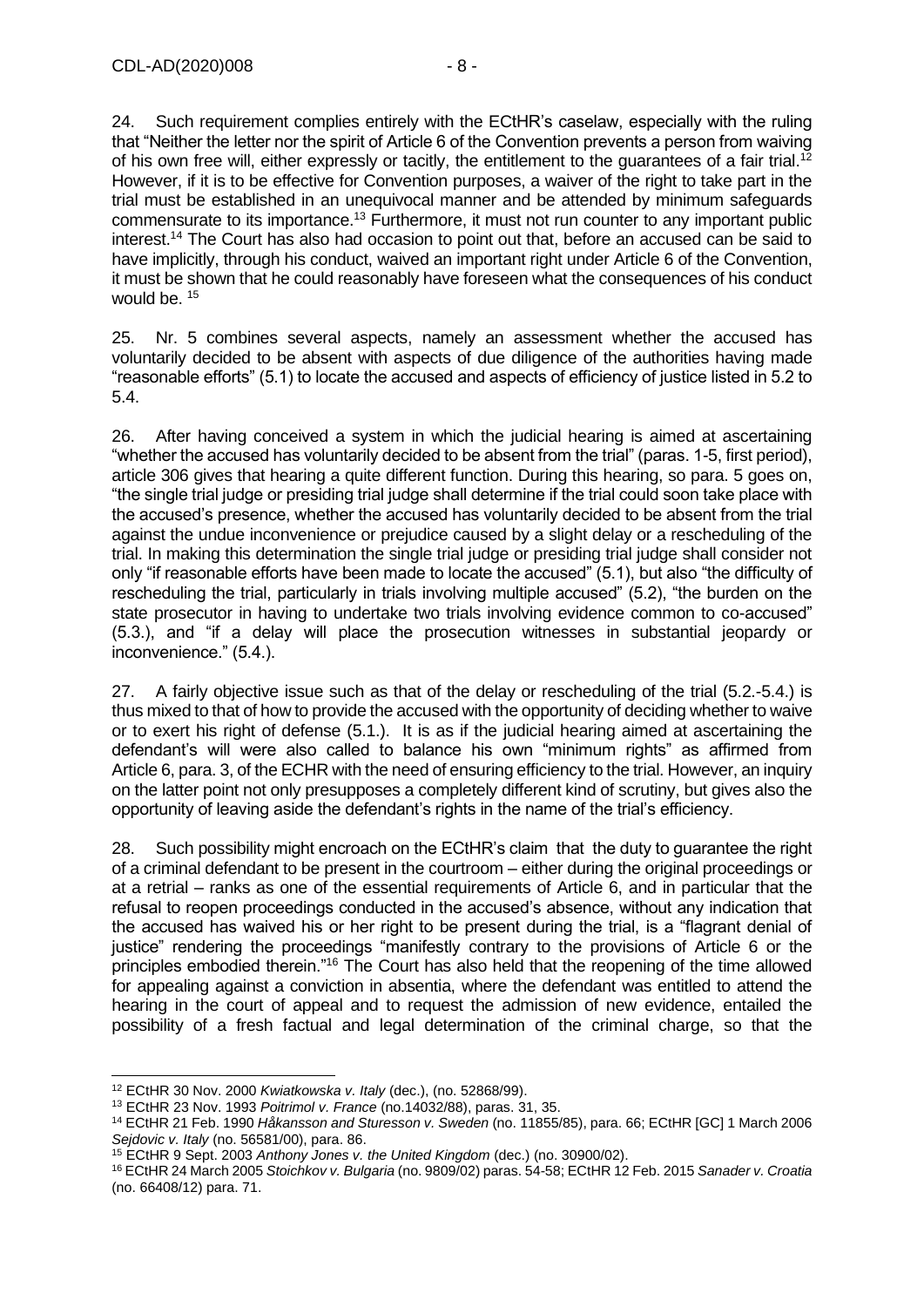proceedings as a whole could be said to have been fair.<sup>17</sup> These rulings clearly demonstrate that, in the Court's view, the defendant's rights under Article 6 could not take second place to the needs of efficiency.

29. The Venice Commission observes that these provisions raise serious doubts as to their internal coherence and applicability. The Commission therefore recommends to rewrite Nr.5 in such a manner that the assessment of the free will of the accused to be absent from trial and the question whether reasonable efforts have been made, are separated from the aspects of efficiency of justice listed in 5.2 to 5.4.

30. Furthermore, the term "reasonable efforts" is not specified and therefore open to interpretation to the individual judge. The Commission recommends to provide in an explanatory memorandum a set of criteria illustrating by way of example what can constitute "reasonable efforts", mitigating the risk of different application of the new provision.

## *c) Art. 306 No. 6 CPC*

<span id="page-8-0"></span>31. Nr. 6 allows the defence counsel to appeal the in-absentia judgment on behalf of the defendant. It seems that the provision allows the attorney to instigate appellate proceedings without the knowledge and consent of the accused. The Venice Commission recommends to qualify this provision in such a way that the defence council has to demonstrate that he has taken the best interest of the accused into account when launching the appeal without the consent and/ or the knowledge of the defendant tried in absentia.

### *d) Art. 306 No. 7 CPC*

<span id="page-8-1"></span>32. In principle, an accused in criminal proceedings must be able to be present during the court proceedings. Indeed, the duty to guarantee the right of a criminal defendant to be present in the courtroom ranks as one of the essential requirements of Article 6 ECHR.<sup>18</sup> A trial in absentia may only be allowed in certain exceptional circumstances, notably if the authorities have acted diligently but have not been able to notify the relevant person of the hearing.<sup>19</sup>

33. From the outset, Nr. 7 aims to meet the above requirements. Nevertheless, the draft provision raises concerns as it is closely linked to Article 104 of the Criminal Code of 14 January 2019 which reads:

*Non-applicability of statutory limitation for crimes against international law and aggravated murder:*

- *1. No statutory limitation shall apply to the offenses of genocide, war crimes, crimes against humanity, or other criminal offenses to which the statutory limitation cannot be applied under international law.*
- *2. No statutory limitation shall apply to the offense of aggravated murder.*

34. Consequently, a trial in absentia may be conducted for very severe crimes carrying heavy sentences without meeting the general requirement as spelled out in Nr. 1 that ensures the presence of the accused. It is therefore necessary to assess whether the procedural safeguards provided for in Nr. 7 and 8 are in line with the above described standards.

<sup>17</sup> See ECtHR 9 Sept. 2003 *Anthony Jones v. the United Kingdom* (dec.) (no. 30900/02).

<sup>18</sup> ECtHR [GC] 1 March 2006, *Sejdovic v. Italy* (no. 56581/00), para. 84; ECtHR [GC] 18 Oct. 2006 *Hermi v. Italy* (no. 18114/02), paras. 58f., both referring to ECtHR 24 March 2005, *Stoichkov v. Bulgaria* (no. 9808/02), para. 56. <sup>19</sup> ECtHR 22 Feb. 1985, *Colozza v. Italy* (no. 9024/80).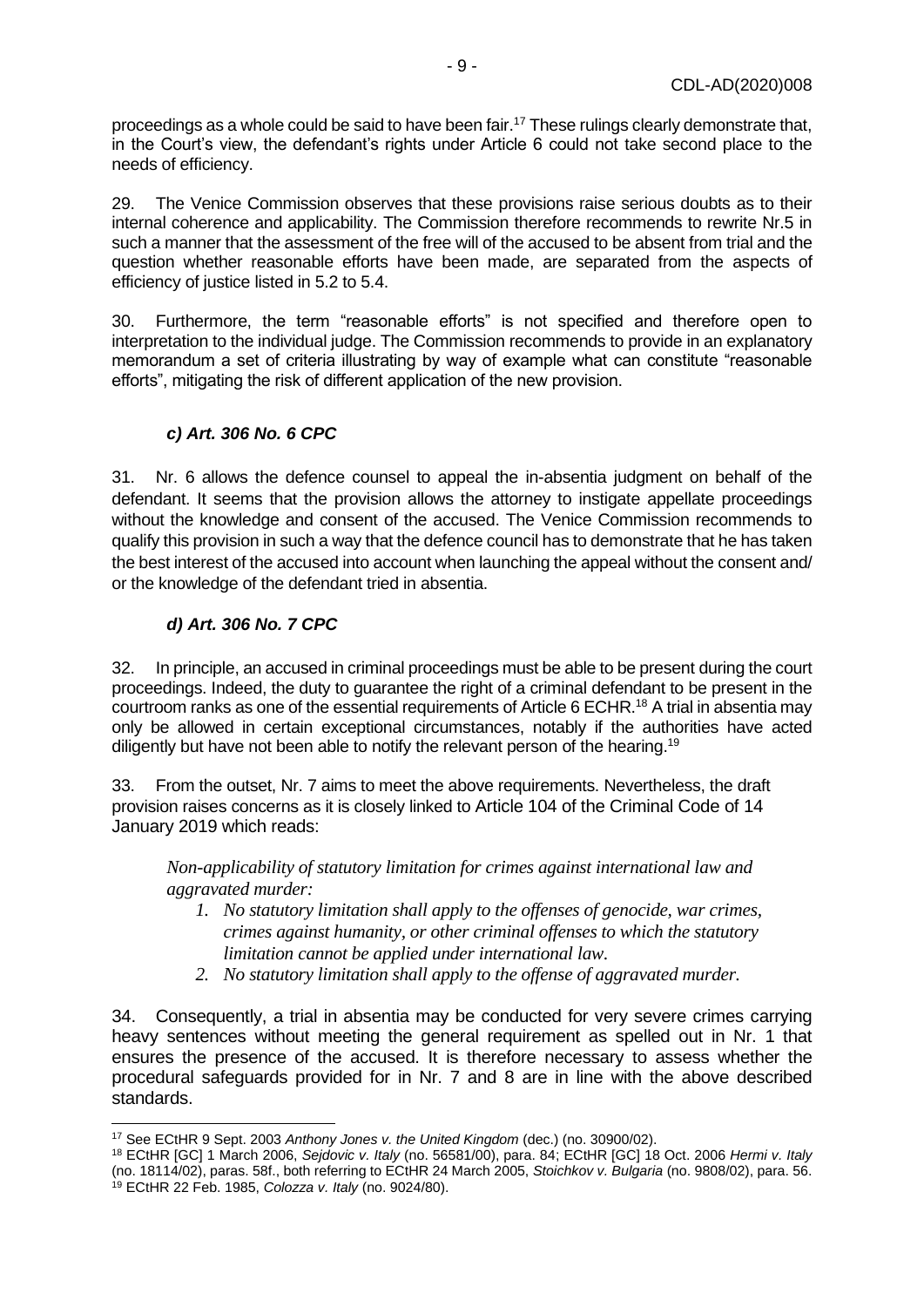35. As to the right to take part in the trial, the ECtHR has repeatedly asserted that "Although this is not expressly mentioned in paragraph 1 of Article 6, the object and purpose of the Article taken as a whole show that a person "charged with a criminal offence" is entitled to take part in the hearing. Moreover, sub-paragraphs (c), (d) and (e) of paragraph 3 guarantee to "everyone charged with a criminal offence" the right "to defend himself in person", "to examine or have examined witnesses" and "to have the free assistance of an interpreter if he cannot understand or speak the language used in court", and it is difficult to see how he could exercise these rights without being present.<sup>20</sup>

36. On the other hand, the Strasbourg Court is also convinced that "The Convention leaves the Contracting States wide discretion as regards the choice of the means put in place to ensure that their legal systems are in compliance with the requirements of Article 6. The Court's task is to determine whether the result called for by the Convention has been achieved. In particular, the procedural means offered by domestic law and practice must be shown to be effective where a person charged with a criminal offence has neither waived his right to appear and to defend himself nor sought to escape trial.<sup>21</sup>

37. It is true that, under Article 306, para. 7, if the judge "is satisfied" of the "reasonable efforts" made to notify the accused and ensure his presence, "the accused shall be represented by a defence counsel throughout the criminal proceedings, until the judgment becomes final." However, the provision does not specify whether the defence counsel has to be appointed by the accused or it can be nominated by the state, as occurs in various Council of Europe's Member States.

38. The Venice Commission therefore recommends to strengthen the currently weak safeguards by spelling out what is meant by "reasonable efforts" by way of example to be provided in an explanatory memorandum.<sup>22</sup>. Furthermore, it should be specified in the law whether defence counsel has in the first place to be appointed by the accused and only if the accused does not do so may be appointed by the court, subject to observing certain minimum qualifications in the choice of the defence counsel, i. e. a minimum experience in criminal law.

## *e) Art. 306 No. 8 CPC*

<span id="page-9-0"></span>39. No. 8 provides for a right to re-trial in the situation described in paragraph 7 of draft Article 306 CPC. In its virtual meeting with the Bar Association the delegation became aware of different versions of this provision or probably a difference due to translation. In its video conference with prosecution, including members of the working group that had contributed to the drafting of this provision it was explained that the aim is to ensure that the defendant has the right to a retrial without the judge having discretion. This rationale is fully understandable in view of the fact that the defendant had never been present in court.

40. The Venice Commission therefore recommends to make clear that the right of the defendant to have a retrial is not subject to any other condition than the one that he had never been present at the first trial and that the retrial has to be a complete one on facts and law.

<sup>20</sup> ECtHR 22 Feb. 1985 *Colozza v. Italy* (no. 9024/80) para. 27; ECtHR 12 oct. 1992 *T. v. Italy* (no. 14104/88), para. 26; ECtHR 28 Aug. 1991 *F.C.B. v. Italy* (no. 12151/86) para. 33; ECtHR 25 March 1998 *Belziuk v. Poland* (no. 45/1997/829/1035), para. 37; ECtHR [GC] 1 March 2006 *Sejdovic v. Italy* (no. 56581/00), para. 81.

<sup>21</sup> ECtHR 14 June 2001 *Medenica v. Switzerland* (no. 20491/92), para. 55; ECtHR 18 May 2004 *Somogyi v. Italy* (no. 67972/01), para. 67; ECtHR 12 Feb. 2015 *Sanader v. Croatia* (no. 66408/12) para. 69.

 $22$  See para 30 above.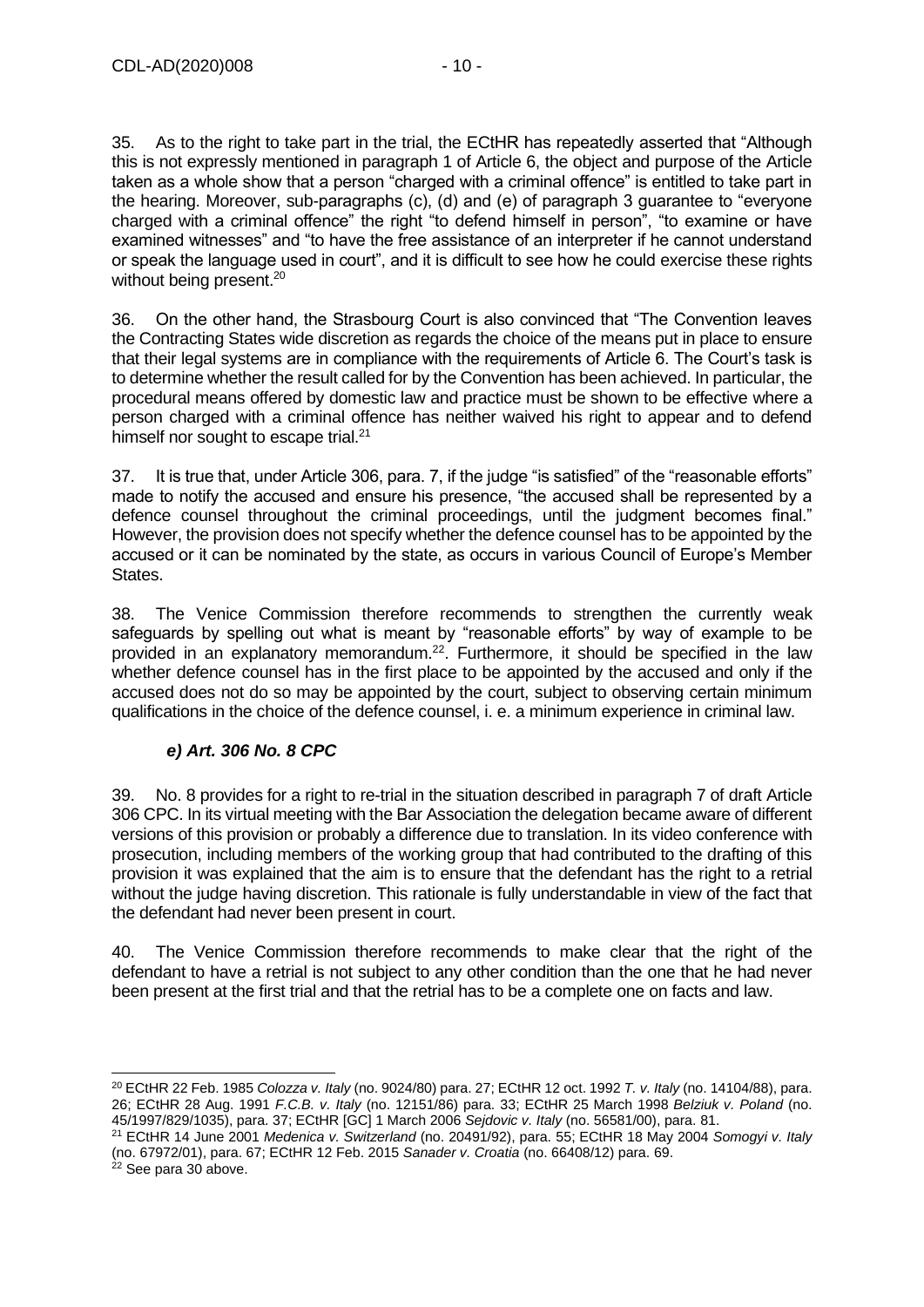### <span id="page-10-0"></span>**B. Suspension of official person from duty (Article 177 CPC proposal)**

41. Being aware that at present, there is no general legal provision allowing for suspension of public officials suspected of criminal offences, the Venice Commission fully acknowledges the need to effectively fight crime and corruption, as these have stalled the development of the country over many years. The Venice Commission notes with appreciation the progress made as part of the ERA process.<sup>23</sup>

42. It seizes this opportunity to recall the specific benchmarks detailed in its Rule of Law Checklist which are available to states to measure their measures taken in their fight against corruption.<sup>24</sup> It is in this spirit that the following comments aim at strengthening the draft provision also in view of a stringent and coherent application.

#### <span id="page-10-1"></span>**1. International standards**

43. Suspension of an official from office is an effective measure to avoid the committal of an offence, if this offence can only be committed by a public official in office. According to Article 30 (6) of the UN Convention Against Corruption (UNCAC): "Each State Party, to the extent consistent with the fundamental principles of its legal system, shall consider establishing procedures through which a public official accused of an offence established in accordance with this Convention may, where appropriate, be removed, suspended or reassigned by the appropriate authority, bearing in mind respect for the principle of the presumption of innocence". Article 23 (1) of the Council of Europe Criminal Law Convention on Corruption (ETS 173) provides that "Each Party shall adopt such legislative and other measures as may be necessary, including those permitting the use of special investigative techniques, in accordance with national law, to enable it to facilitate the gathering of evidence related to criminal offences established in accordance with Article 2 to 14 of this Convention (…)". International standards support the introduction of the measure for that specific reason.

#### <span id="page-10-2"></span>**2. Analysis**

44. In view of the standards described above the Venice Commission underlines that the suspension of a non-convicted official from office is a severe measure. On the one hand, the implications for the reputation of the official will be significant, and may be permanent (the return of a suspended official to office will not be easy, even if the accused official has been officially acquitted). In that sense, the imposition of the measure is related to the presumption of innocence<sup>25</sup> and the right to privacy. On the other hand, the implications of imposing the measure may also be of a more material (i.e. pecuniary) nature, for example due to the fact that the official may not receive his or her salary in full or only in part during the suspension from office. In that sense, the imposition of the measure is related to the right to property. The draft law reads

#### *Article 177 Suspension of Official Person from Duty*

- *1. The court shall suspend the defendant, who is an official person from his or her duty, if: 1.1. there is a grounded suspicion that the defendant has committed a criminal offense; and*
	- *1.2. one of the following conditions is met:*

<sup>23</sup> Kosovo – EU High Level Dialogue on Key Priorities – European Reform Agenda (ERA), November 2016 Pristina, see under Good Governance and the Rule of Law.

<sup>&</sup>lt;sup>24</sup> See European Commission for Democracy through Law (Venice Commission), The Rule of Law Checklist 2016  $CDL-AD(2016)007$  adopted at its 106<sup>th</sup> Plenary Session (Venice 11 – 12 March), II. F. 1. Corruption and conflict of interest.

<sup>&</sup>lt;sup>25</sup> See Venice Commission Rule of Law Checklist, footnote 24, II. E. 2. Presumption of innocence.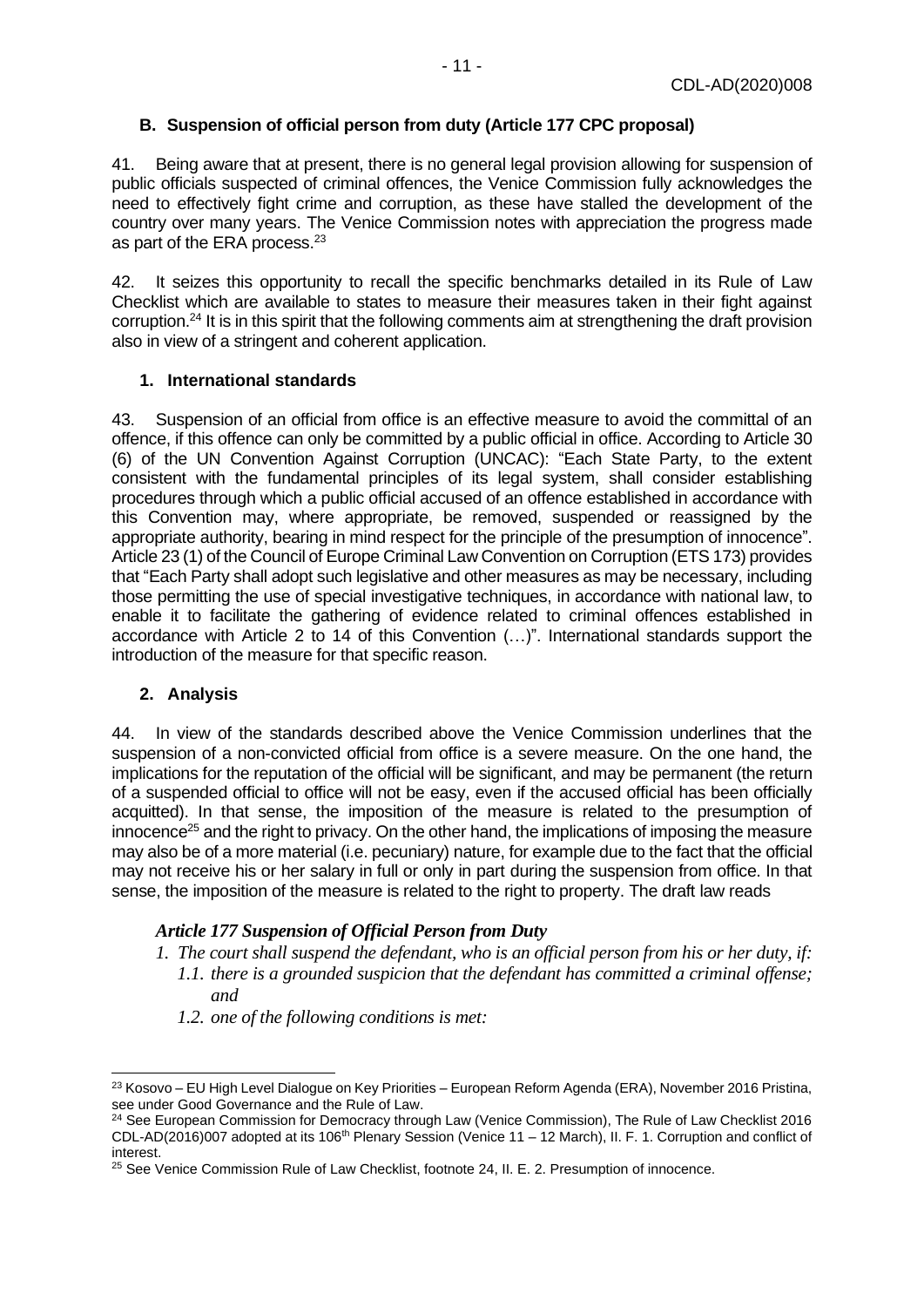- *1.2.1. There are grounds to believe that, if remaining on his or her duty, an official person will destroy, hide, change or forge evidence of a criminal offense or specific circumstances indicate that he or she will obstruct the progress of the criminal proceedings by influencing witnesses, injured parties or accomplices; or*
- *1.2.2. The seriousness of the criminal offense, or the manner or circumstances in which it was committed and his or her personal characteristics, past conduct, the environment and conditions in which he or she lives or other personal circumstances indicate a risk that if remaining on his or her duty an official person will repeat the criminal offense, complete an attempted criminal offense or commit a criminal offense which he or she has threatened to commit.*

*2. The court shall decide on the measures under this Article with a reasoned decision. The ruling must contain the reasoning that stipulates that the conditions from paragraph 1 of this Article have been met and that the measure is necessary.*

*3. The court determines in the ruling that during the suspension, the official person will not have access to the official premises of his or her office, he or she will not have the right to undertake official duty and will refrain from contacting employees in his or her office.*

*4. The ruling shall be delivered to the defendant and his or her direct supervisor.*

*5. The court shall order detention on remand if the defendant does not comply with the ruling. The defendant shall always be informed in advance of the consequences of noncompliance.*

*6. If the direct supervisor of the defendant does not take action in the execution of the ruling on the suspension, the court shall punish him by a fine as provided for in Article 446 of this Code.*

*7. Unless otherwise provided in this Article, the provisions of this Code regarding detention on remand shall apply mutatis mutandis to the ordering, duration, extension and termination of the measure under this Article.*

*8. For the duration of the measure under this Article before the indictment is filed, the pretrial judge decides ex officio or upon the request of the state prosecutor.*

45. During its virtual meetings the delegation learned about criticism expressed by civil society about the wide scope of the provision encompassing all criminal offences and not only those referred to in Chapter XXXIII Official Corruption and Criminal Offences against Official Duty of the criminal code. Furthermore, concerns were expressed as to the question of mental competence and criminal offences committed by negligence, § 17 Criminal Code, not taken into account by the draft.

46. In this context the Venice Commission observes that para 1.1 requires an assessment whether there is grounded suspicion for a criminal offence. Consequently, the standards of the criminal code and notably the concrete definition of the suspected crime serve as a benchmark whether the concrete facts provide for sufficient ground of the crime at stake, including the questions of mental competence or of negligence as part of the respective criminal offence.

47. The Venice Commission notes that the measure is not only applicable to public officials suspected of having committed a public office offence. It is applicable to *all* criminal offences. It appears from Nr. 1.2.1 that the rationale is to avoid obstruction of justice as a result of the fact that the accused is an official who may use his or her powers to hinder the course of the investigation. During its virtual meetings, the delegation learned of concrete cases of public officials having tried to destroy evidence and influence witnesses while already being detained.

48. The Venice Commission notes that Article 5 paragraph 2 of the UN Convention Against Corruption (2003) stipulates that "Each State Party shall endeavour to establish and promote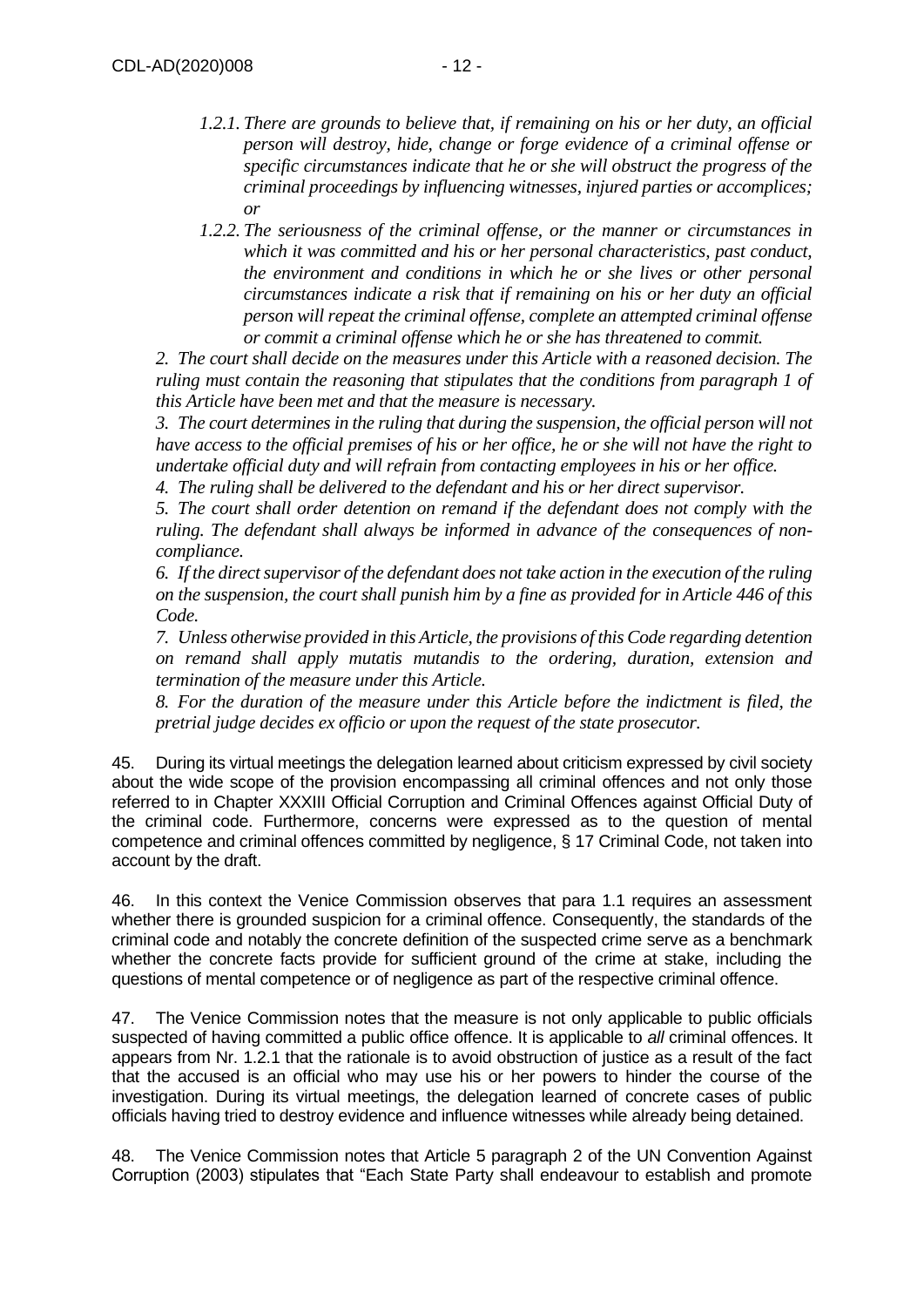effective practices aimed at the prevention of corruption". Thus, the introduction of admittedly a broad measure would not run counter to international standards. Furthermore, Nr. 1.2.2 seems to suggest an additional rationale: the seriousness of the criminal offence the official is suspected of having committed warrants the (temporary) suspension of the official. Maintaining the official in office during the course of the criminal investigation would cause harm to the public trust in the bona fide functioning of the authorities.

49. As to the potentially wide scope of the draft provision, referring to crimes in general, the Venice Commission acknowledges the intent of the legislator to effectively combat corruption as well as to prevent tampering with evidence and the wide discretion of the legislator subject to providing certain safeguards. Such safeguards are provided in 1.2.2 when explicitly requiring that the Court has to establish the seriousness of the alleged criminal offence.

50. The Venice Commission observes that "Court" responsible for decision is not defined, nor is it clear how the Court gets involved. In its virtual meetings, notably with judiciary and prosecution including members of working groups having been involved in the development of the new draft legislation, the delegation learned that the prosecutor would initiate the respective proceedings after having filed an indictment. It was explained to the delegation that following the indictment, the prosecutor, based on the criteria listed would request suspension of an official person, identifying the competent court and demonstrating grounded suspicion.

51. While this interpretation is entirely plausible, it is not stipulated in the draft law. Furthermore, the Venice Commission observes that an exception is made in Nr. 8 of the draft, were the pretrial judge may or must become active, apparently without any prior request from the prosecutor.

52. The Commission recommends that the procedure is clearly stipulated in the draft provision by describing the responsibility of the prosecutor. Furthermore, the exception made for the pretrial judge is not clear, especially as it is the prosecution that is involved at the investigative stage that lays before the indictment. The Commission therefore recommends a harmonised approach, the prosecutor being competent for submitting all requests for suspension of officials before and after the indictment as well as during a trial.

53. As to the competent court, the delegation learned that this would be the Court in the respective region competent for the alleged crime. This bears the risk that a court, and potentially the same single judge or the same chamber, would first decide on the suspension and later on in an actual trial on the alleged offence itself. Consequently, such a procedure would be open to challenges invoking the presumption of being innocent before the final decision has been taken.

54. In order to avoid such potential constellations, a specialised single judge or chamber could be named for suspension of official persons at each court or at a higher level to be responsible for all cases under draft Art. 177 in the country.

55. The current place of draft Art. 177 gives the impression that it is meant as a coercive measure, as it is placed among coercive measures of the Criminal Procedure Code, such as Art. 174 Order for Arrest, Art. 175 Promise of Defendant not to leave the current place of residence, Art. 176 Prohibition of Approaching a Specific Place or Person.

56. The drafting of Art. 177 however suggests that the provision should be administrative in nature and of a preventive character, namely to hamper tampering with evidence or allow for committing further similar crimes.

57. In its virtual meetings, notably with judiciary and prosecution, this interpretation of the administrative nature of the provision was confirmed to the delegation. Furthermore, the delegation learned that placing a provision allowing for removal of officials in the criminal procedure law is a novelty and that such issues would be typically dealt with in the context of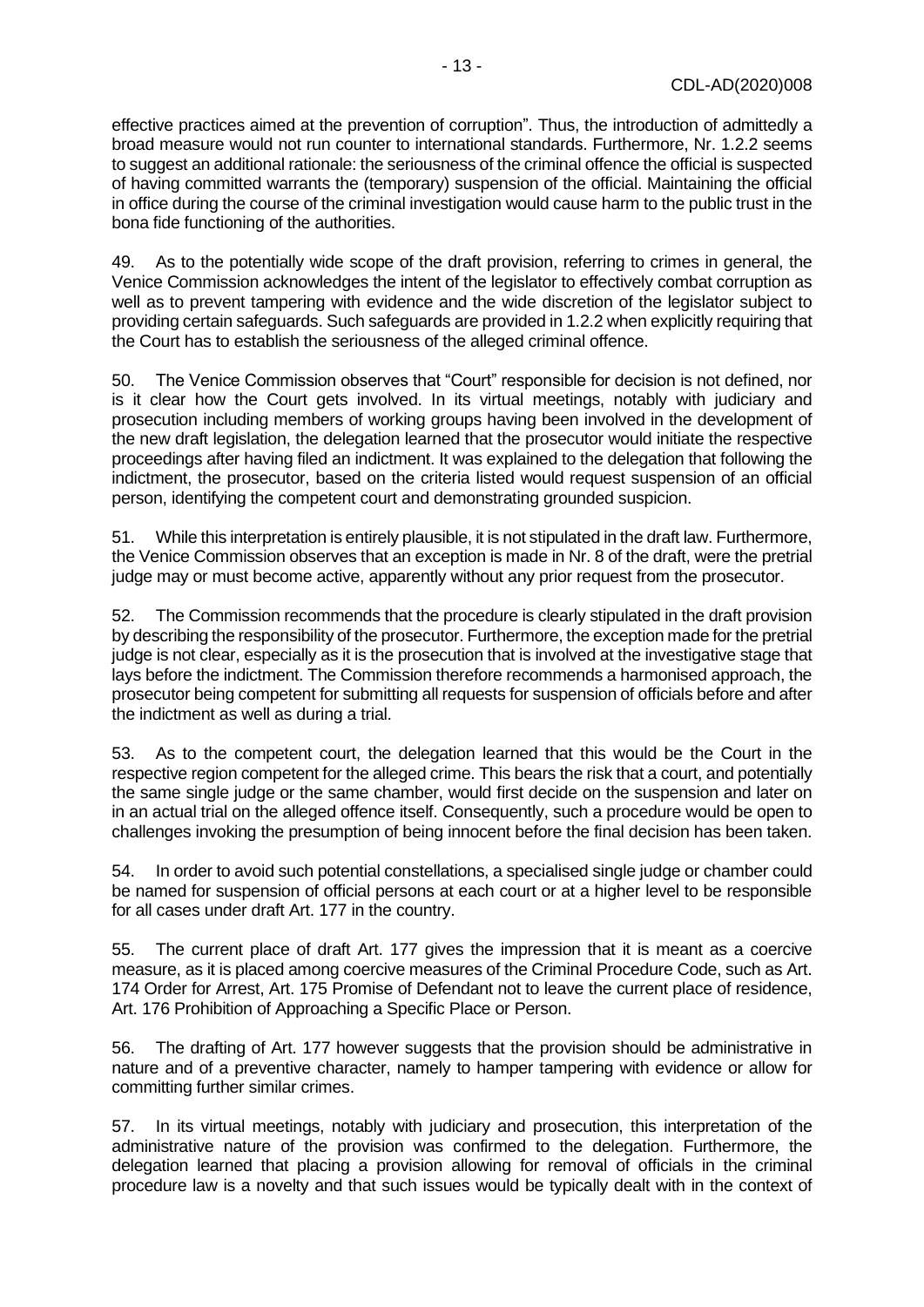administrative law, such as provisions for civil servants. There was however no doubt among interlocutors that the meaning of the draft law relates to official persons as defined in Art. 113 of the Criminal Code of 14 January 2019.

58. The Venice Commission acknowledges the need for a broader scope encompassing all official persons. It thus recommends to make this intention of the legislator clear by inserting an explicit reference to Art. 113 of the Criminal Code of 14 January 2019 containing a definition of official persons. Furthermore, it should be considered to either remove draft Art. 177 from the Criminal Procedure Code and place it into the context of administrative legal provisions or to move draft Art. 177 to the end of the Criminal Procedure Code, clearly indicating its non-coercive but administrative function. This would have two advantages. Its implementation would be facilitated as the high standards of criminal law would not apply for assessing the grounded suspicion and it would be less incriminating to the potential suspect, thus respecting the presumption of innocence enshrined in Art. 6(2) of the ECHR.

59. Furthermore, the Commission observes that the cross-reference in no. 7 is very unspecific. It states that "the provisions of this Code regarding detention on remand shall apply mutatis mutandis". Detention on remand is mentioned over 200 times in the Code and it is coercive *per se*. Most likely, the legislator intended to refer to Articles 184 to 192. However, via Article 184(4) various other provisions of the Code are declared applicable as well and they do not all seem to be relevant with regard to the measure envisaged by draft Article 177. For example: Article 168 on medical examinations, Article 169(3) on providing meals during detention and Article 170(3) and (4) on methods of police interrogation.

60. No reference is made to Article 172 no. 2 of the draft code which provides for a general proportionality test, namely "to ensure that it does not apply a more severe measure if a less severe measure would suffice".

61. The Commission recommends strengthening the safeguards of draft Art. 177 by introducing a general proportionality test into the provision. Furthermore, the provision would benefit from including a right to appeal.<sup>26</sup>

62. The Commission observes that the draft provision does not contain regulations for the payment of salary during the period of suspension and the rights of the suspended official in the event of an acquittal. While such regulations might be part of other specific laws, i. e. for civil servants, the Commission recommends that they are stipulated in the draft provision for all public officials to ensure a stringent and coherent approach and a harmonised application.

## <span id="page-13-0"></span>**III. Conclusion**

63. The Venice Commission is well aware of the difficult situation the Kosovan legislator is faced with trying to find a solution in a highly sensitive area. The Venice Commission fully acknowledges the aim of the legislator to strike a fair balance between the protection of individual rights in line with the Strasbourg Court's case law and other international standards and the need to guarantee a proper functioning of the justice system, including in the fight against corruption. The Commission notes that the draft provisions are largely in line with the European Convention on Human Rights and Fundamental Freedoms as interpreted by the Strasbourg Court and other international standards. Both provisions lack however in precision which results in intended safeguards not being incorporated in such a manner that the draft amendments are unambiguous and easy to implement. Therefore, the Venice Commission invites the legislator to re-examine

<sup>&</sup>lt;sup>26</sup> See Venice Commission Rule of Law Checklist, footnote 24, II. E. 2. c. Other aspects of the right to a fair trial.